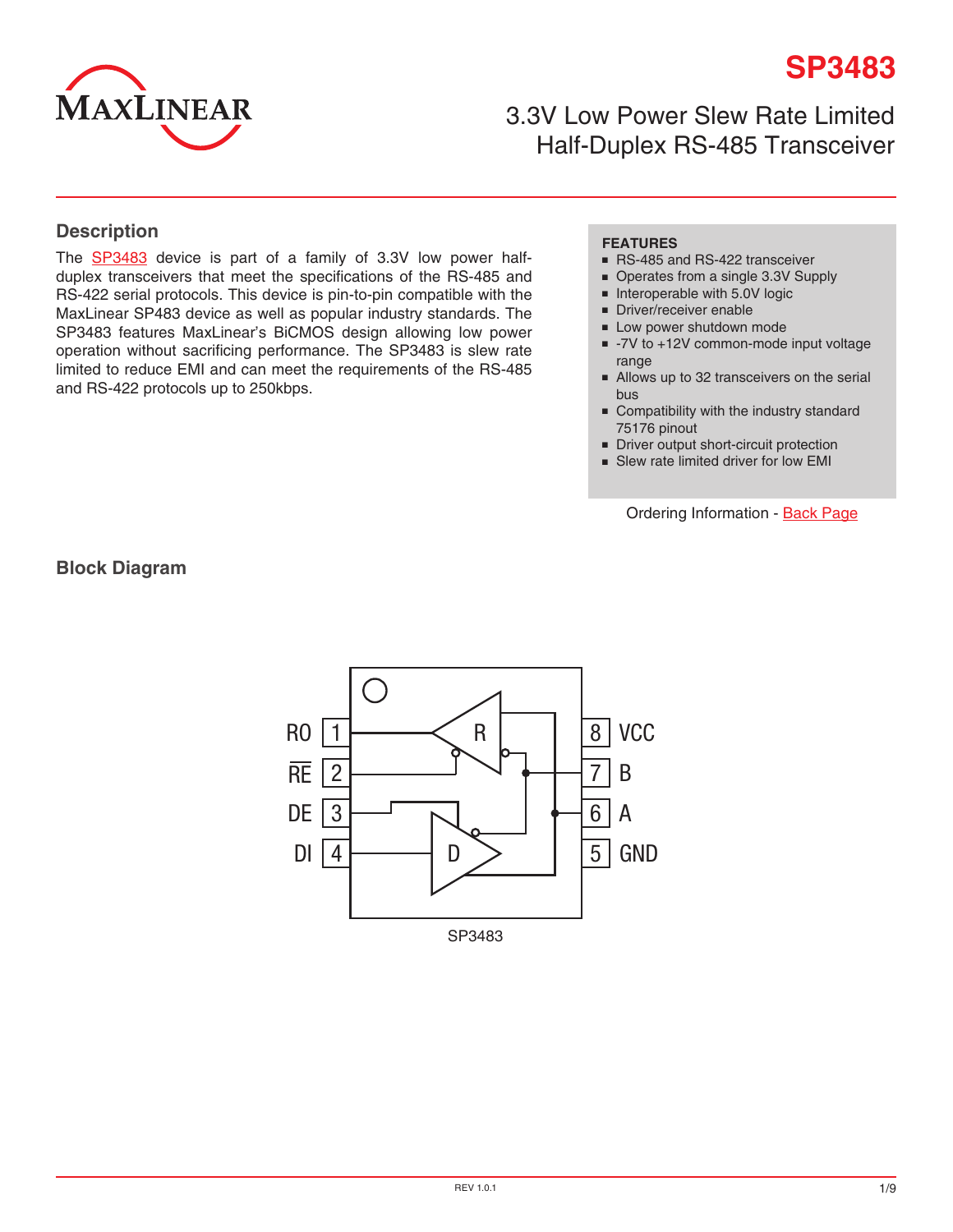## **Absolute Maximum Ratings**

These are stress ratings only and functional operation of the device at these ratings or any other above those indicated in the operation sections of the specifications below is not implied. Exposure to absolute maximum rating conditions for extended periods of time may affect reliability.

| Input Voltages                                      |                                                    |  |  |  |  |  |
|-----------------------------------------------------|----------------------------------------------------|--|--|--|--|--|
|                                                     |                                                    |  |  |  |  |  |
|                                                     |                                                    |  |  |  |  |  |
|                                                     |                                                    |  |  |  |  |  |
| Output Voltages                                     |                                                    |  |  |  |  |  |
|                                                     |                                                    |  |  |  |  |  |
|                                                     |                                                    |  |  |  |  |  |
|                                                     |                                                    |  |  |  |  |  |
| Maximum Junction Temperature, T <sub>.J</sub> 125°C |                                                    |  |  |  |  |  |
| <b>Power Dissipation</b>                            |                                                    |  |  |  |  |  |
|                                                     |                                                    |  |  |  |  |  |
|                                                     | (derate 6.14mW/ $\degree$ C above +70 $\degree$ C) |  |  |  |  |  |

## **Operating Conditions**

| Package Power Dissipation |  |
|---------------------------|--|
|                           |  |

### **ESD Rating**

|--|



 $\sqrt{\text{CAUTION}}$  ESD (ElectroStatic Discharge) sensitive<br>orions. Permanent damage may occur on<br>anononected devices subject to high energy<br>electrostatic fields. Unused devices must be<br>electrostatic fields. Unused devices must be

#### **Electrical Characteristics**

 $T_{AMB}$  =  $T_{MIN}$  to  $T_{MAX}$  and  $V_{CC}$  = 3.3V  $\pm$ 5% unless otherwise noted.

| <b>PARAMETERS</b>                                                                        | MIN. | TYP. | MAX.       | <b>UNITS</b> | <b>CONDITIONS</b>                                        |
|------------------------------------------------------------------------------------------|------|------|------------|--------------|----------------------------------------------------------|
| <b>SP3483 Driver DC Characteristics</b>                                                  |      |      |            |              |                                                          |
| Differential output voltage                                                              |      |      | <b>Vcc</b> | V            | Unloaded; $R = \infty \Omega$ ; Figure 1                 |
| Differential output voltage                                                              | 2    |      | <b>Vcc</b> | V            | With Load; $R = 50\Omega$ (RS-422); Figure 1             |
| Differential output voltage                                                              | 1.5  |      | <b>Vcc</b> | $\vee$       | With Load; $R = 27\Omega$ (RS-485); Figure 1             |
| Change in magnitude of driver<br>differential output voltage for<br>complimentary states |      |      | 0.2        | V            | $R = 27\Omega$ or $R = 50\Omega$ ; Figure 1              |
| Driver common-mode output voltage                                                        |      |      | 3          | V            | $R = 27\Omega$ or $R = 50\Omega$ ; Figure 1              |
| Input high voltage                                                                       | 2.0  |      |            | $\vee$       | Applies to DE, DI, RE                                    |
| Input low voltage                                                                        |      |      | 0.8        | V            | Applies to DE, DI, RE                                    |
| Input current                                                                            |      |      | ±10        | μA           | Applies to DE, DI, RE                                    |
| Driver short circuit current<br>$V_{OUIT}$ = HIGH                                        |      |      | ±250       | mA           | $-YV \le V_O \le +12V$ ; Figure 8                        |
| Driver short circuit current<br>$V_{OUT} = LOW$                                          |      |      | ±250       | mA           | $-7V \le V_O \le +12V$ ; Figure 8                        |
| <b>SP3483 Driver AC Characteristics</b>                                                  |      |      |            |              |                                                          |
| Maximum data rate                                                                        | 250  |      |            | kbps         | $RE = V_{CC}$ , $DE = V_{CC}$                            |
| Driver input to output, $t_{PIH}$                                                        | 400  | 900  | 1500       | ns           | Figures 2 & 9                                            |
| Driver input to output, $t_{\text{PHI}}$                                                 | 400  | 900  | 1500       | ns           | Figures 2 & 9                                            |
| Differential driver skew                                                                 |      | 10   |            | ns           | $ t_{\text{DO1}}$ - $t_{\text{DO2}} $ , Figures 2 and 10 |
| Driver rise or fall time                                                                 |      | 700  | 1000       | ns           | From 10%-90%; Figures 3 and 10                           |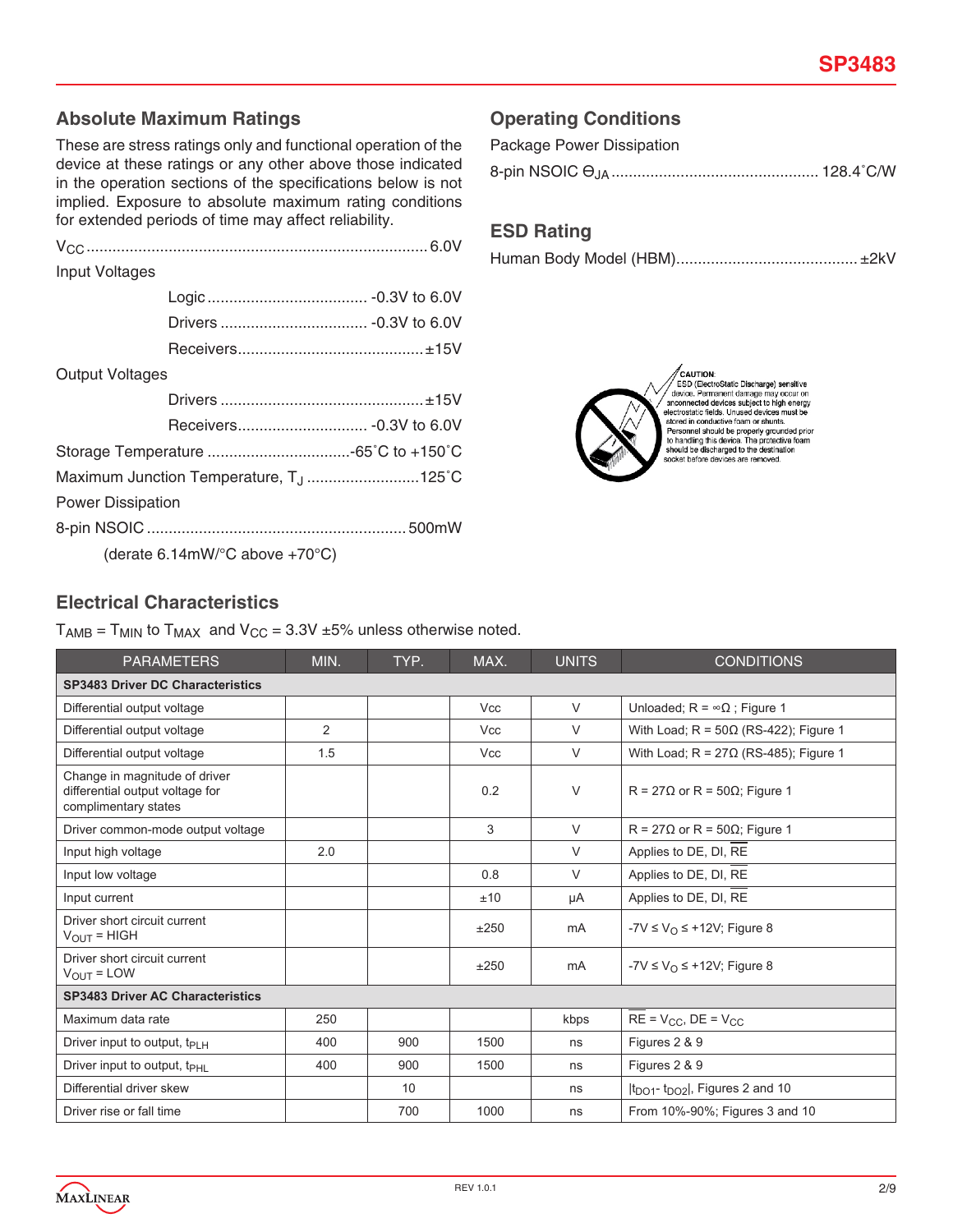# **Electrical Characteristics (Continued)**

 $T_{AMB}$  =  $T_{MIN}$  to  $T_{MAX}$  and  $V_{CC}$  = 3.3V ±5% unless otherwise noted.

| <b>PARAMETERS</b>                                   | MIN.           | TYP. | MAX.   | <b>UNITS</b> | <b>CONDITIONS</b>                                          |  |  |  |  |
|-----------------------------------------------------|----------------|------|--------|--------------|------------------------------------------------------------|--|--|--|--|
| <b>SP3483 Driver AC Characteristics (Continued)</b> |                |      |        |              |                                                            |  |  |  |  |
| Driver enable to output high                        |                | 700  | 1300   | ns           | Figures 4 and 11                                           |  |  |  |  |
| Driver enable to output low                         |                | 690  | 1300   | ns           | Figures 5 and 11                                           |  |  |  |  |
| Driver disable time from high                       |                | 80   | 120    | ns           | Figures 5 and 11                                           |  |  |  |  |
| Driver disable time from low                        |                | 90   | 120    | ns           | Figures 4 and 11                                           |  |  |  |  |
| <b>SP3483 Receiver DC Characteristics</b>           |                |      |        |              |                                                            |  |  |  |  |
| Differential input threshold                        | $-0.2$         |      | 0.2    | <b>Volts</b> | $-7V \leq V_{CM} \leq 12V$                                 |  |  |  |  |
| Input hysteresis                                    |                | 20   |        | mV           | $V_{CM} = 0V$                                              |  |  |  |  |
| Output voltage HIGH                                 | $Vcc-0.4$      |      |        | Volts        | $V_{ID}$ = 200mV, $I_{O}$ = -1.5mA                         |  |  |  |  |
| Output voltage LOW                                  |                |      | 0.4    | Volts        | $V_{ID}$ = -200mV, $I_{O}$ = 2.5mA                         |  |  |  |  |
| Three-state (high impedance)<br>output current      |                |      | ±1     | μA           | $0V \le V_O \le V_{CC}$ ; RE = $V_{CC}$                    |  |  |  |  |
| Input resistance                                    | 12             | 15   |        | kΩ           | $-7V \leq V_{CM} \leq 12V$                                 |  |  |  |  |
| Input current (A, B); $V_{IN} = 12V$                |                |      | 1.0    | mA           | DE = 0V, $V_{CC}$ = 0V or 3.6V, $V_{IN}$ = 12V             |  |  |  |  |
| Input current (A, B); $V_{IN} = -7V$                |                |      | $-0.8$ | mA           | DE = 0V, $V_{CC}$ = 0V or 3.6V, $V_{IN}$ = -7V             |  |  |  |  |
| Short circuit current                               | $\overline{7}$ |      | 60     | mA           | $0V \leq V_{CM} \leq V_{CC}$                               |  |  |  |  |
| <b>SP3483 Receiver AC Characteristics</b>           |                |      |        |              |                                                            |  |  |  |  |
| Maximum data rate                                   | 250            |      |        | kbps         | $RE = 0V$ , $DE = 0V$                                      |  |  |  |  |
| Receiver input to output, tRPLH                     | 35             | 70   | 120    | ns           | Figures 6 and 12                                           |  |  |  |  |
| Receiver input to output, tRPHL                     | 35             | 70   | 120    | ns           | Figures 6 and 12                                           |  |  |  |  |
| Differential receiver skew                          |                | 50   |        | ns           | $t_{RSKEW}$ = $ t_{RPHL}$ - $t_{RPLH} $ , Figures 6 and 12 |  |  |  |  |
| Receiver enable to output low                       |                | 45   | 70     | ns           | Figures 7 and 13, $S_1$ closed, $S_2$ open                 |  |  |  |  |
| Receiver enable to output high                      |                | 45   | 70     | ns           | Figures 7 and 13, $S_2$ closed, $S_1$ open                 |  |  |  |  |
| Receiver disable from low                           |                | 45   | 70     | ns           | Figures 7 and 13, $S_1$ closed, $S_2$ open                 |  |  |  |  |
| Receiver disable from high                          |                | 45   | 70     | ns           | Figures 7 and 13, $S_2$ closed, $S_1$ open                 |  |  |  |  |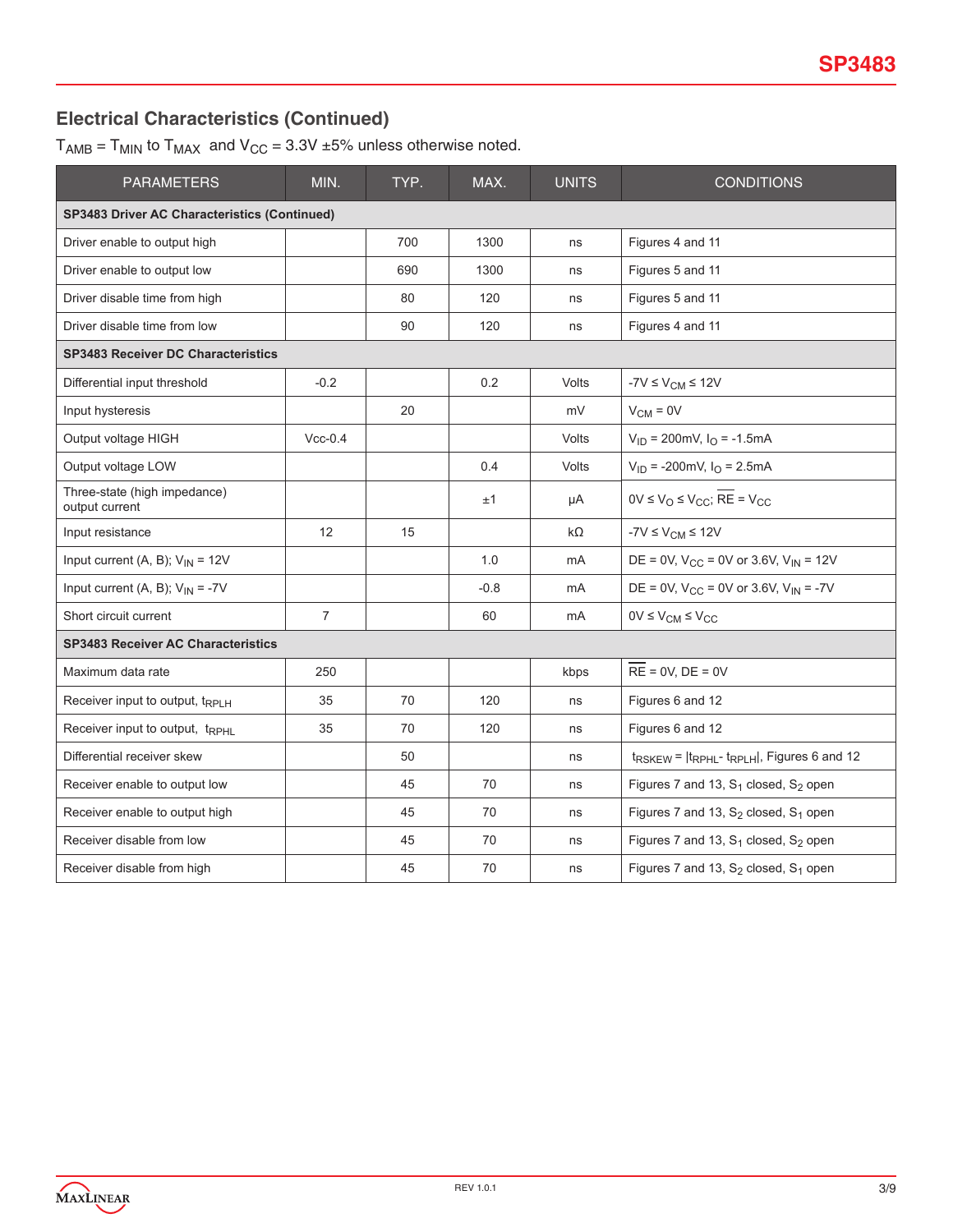# **Electrical Characteristics (Continued)**

 $T_{AMB}$  =  $T_{MIN}$  to  $T_{MAX}$  and  $V_{CC}$  = 3.3V  $\pm 5\%$  unless otherwise noted

| <b>PARAMETERS</b>                                 | MIN. | TYP. | MAX. | <b>UNITS</b> | <b>CONDITIONS</b>                          |  |  |  |
|---------------------------------------------------|------|------|------|--------------|--------------------------------------------|--|--|--|
| <b>SP3483 Shutdown Timing</b>                     |      |      |      |              |                                            |  |  |  |
| Time to shutdown                                  | 50   | 200  | 600  | ns           | $RE = 5V$ , $DE = 0V$                      |  |  |  |
| Driver enable from shutdown to<br>output high     |      |      | 2000 | ns           | Figures 4 and 11                           |  |  |  |
| Driver enable from shutdown to<br>output low      |      |      | 2000 | ns           | Figures 5 and 11                           |  |  |  |
| Receivers enabled from shutdown to<br>output high |      |      | 2500 | ns           | Figures 7 and 13, $S_2$ closed, $S_1$ open |  |  |  |
| Receivers enabled from shutdown to<br>output low  |      |      | 2500 | ns           | Figures 7 and 13, $S_1$ closed, $S_2$ open |  |  |  |
| <b>Power Requirements</b>                         |      |      |      |              |                                            |  |  |  |
| Supply current, no load                           |      | 1000 | 2000 | μA           | RE, $DI = 0V$ or $V_{CC}$ ; $DE = V_{CC}$  |  |  |  |
| Supply current, no load                           |      | 800  | 1500 | μA           | $RE = 0V$ , DI = 0V or $V_{CC}$ , DE = 0V  |  |  |  |
| Shutdown mode                                     |      |      | 10   | μA           | $DE = 0V$ , $RE = V_{CC}$                  |  |  |  |

## **Pin Functions**



| <b>Pin Number</b> | <b>Pin Name</b> | <b>Description</b>                              |
|-------------------|-----------------|-------------------------------------------------|
| 1                 | RO              | Receiver output                                 |
| 2                 | $\overline{BE}$ | Receiver Output Enable Active LOW               |
| 3                 | DE              | Driver Output Enable Active HIGH                |
| 4                 | DI              | Driver Input                                    |
| 5                 | <b>GND</b>      | <b>Ground Connection</b>                        |
| 6                 | А               | Non-Inverting Driver Output /<br>Receiver Input |
|                   | B               | Inverting Driver Output /<br>Receiver Input     |
| 8                 | VCC             | Positive Supply                                 |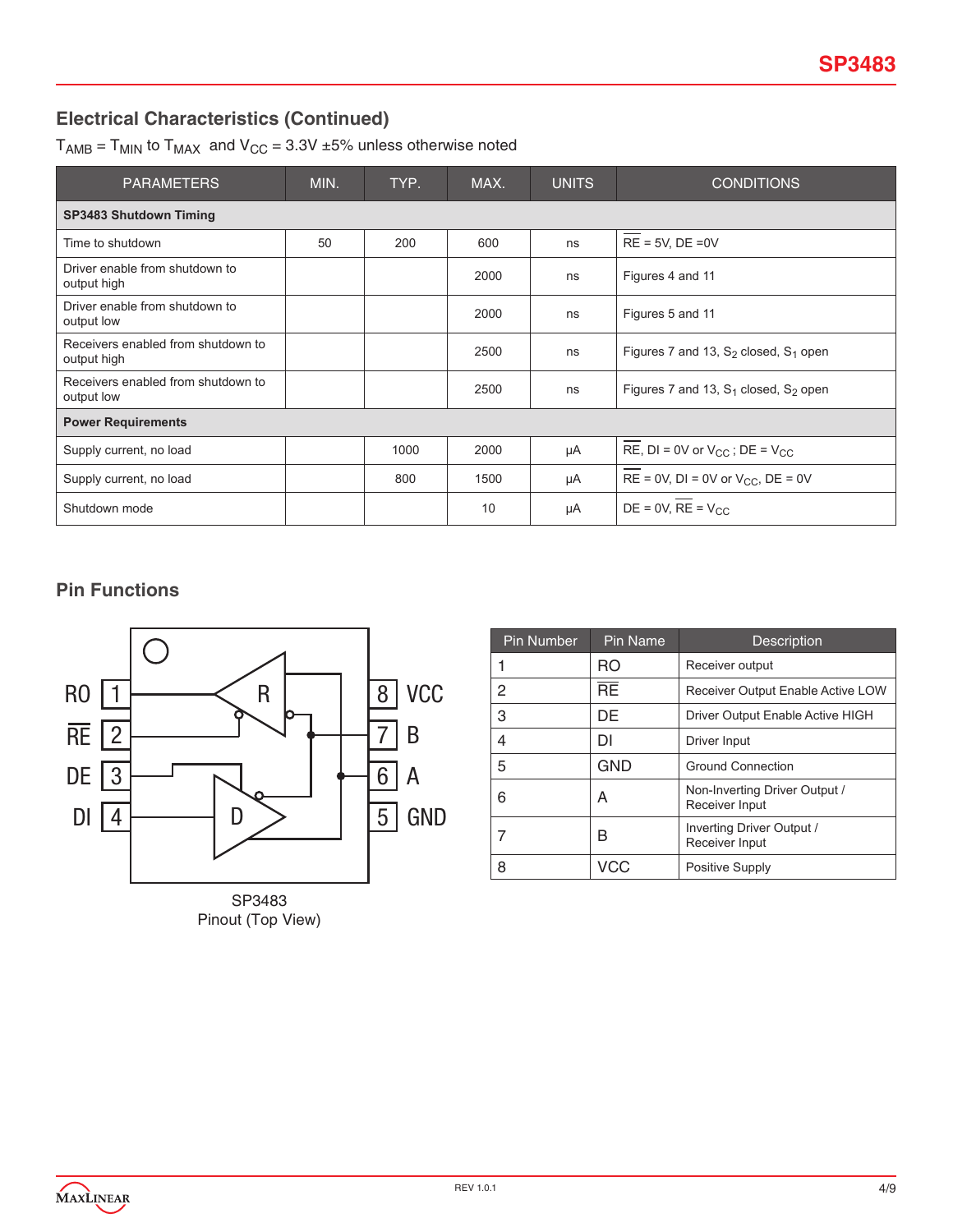## **Test Circuits**





Figure 3. Driver Differential Output Delay and Transition Time Circuit.







Figure 7. Receiver Enable and Disable Timing Circuit Figure 8. Driver Short Circuit Current Limit Test



Figure 1. Driver DC Test Load Circuit Figure 2. Driver Propagation Delay Test Circuit



Figure 4. Driver Enable and Disable Timing Circuit, Output High



Figure 6. Receiver Propagation Delay Test Circuit

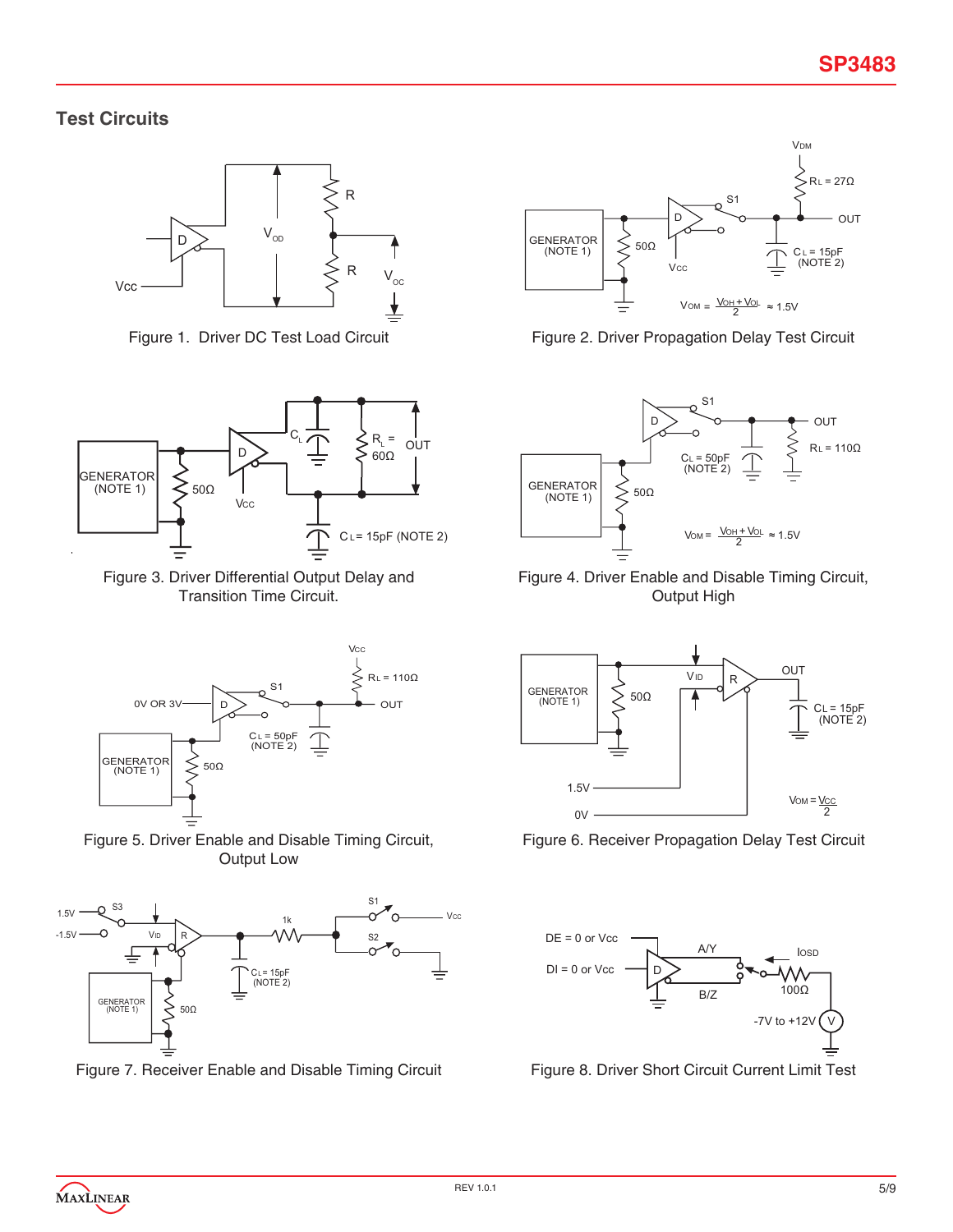### **Switching Waveforms**



Figure 9. Driver Propagation Delay Waveforms Figure 10. Driver Differential Output Delay and



Figure 11. Driver Enable and Disable Timing Waveforms Figure 12. Receiver Propagation Delay Waveforms



Transition Time Waveforms







Figure 13. Receiver Enable and Disable Waveforms

#### NOTES

PRR = 250kHz, 50% duty cycle,  $t_R$  < 6.0ns,  $Z_O$  = 50 $\Omega$ .

2: C<sub>L</sub> includes probe and stray capacitance.

<sup>1:</sup> The input pulse is supplied by a generator with the following characteristics: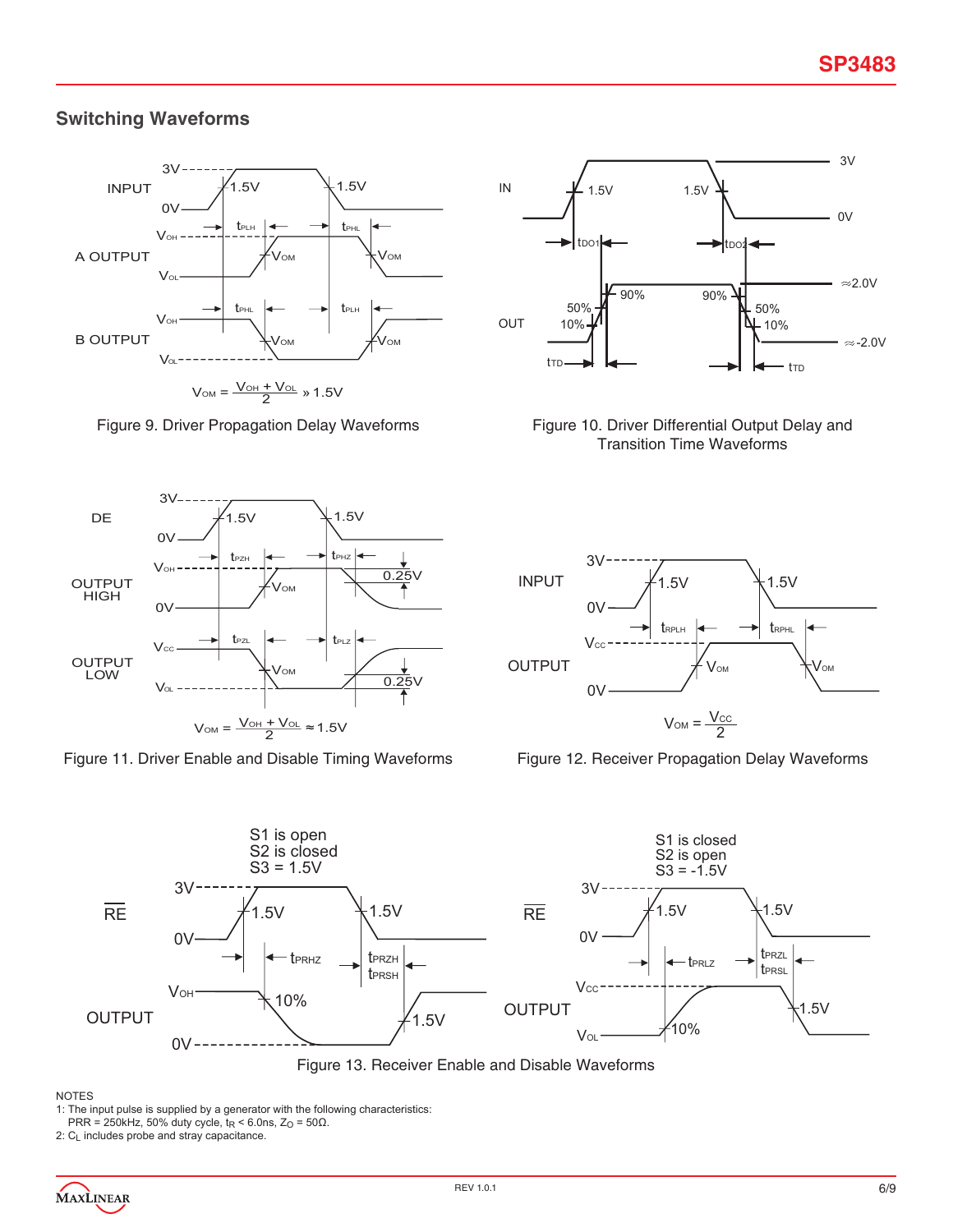### **Description**

The SP3483 device is part of a family of 3.3V low power half-duplex transceivers that meet the specifications of the RS-485 and RS-422 serial protocols. This device is pinto-pin compatible with the MaxLinear SP483 device as well as popular industry standards. The SP3483 features MaxLinear's BiCMOS process allowing low power operation without sacrificing performance.

The RS-485 standard is ideal for multi-drop applications and for long-distance interfaces. RS-485 allows up to 32 drivers and 32 receivers to be connected to a data bus, making it an ideal choice for multi-drop applications. Since the cabling can be as long as 4,000 feet, RS-485 transceivers are equipped with a wide (-7V to +12V) common mode range to accommodate ground potential differences. Because RS-485 is a differential interface, data is virtually immune to noise in the transmission line.

#### **Drivers**

The driver outputs of the SP3483 are differential outputs meeting the RS-485 and RS-422 standards. The typical voltage output swing with no load will be 0 Volts to 3.3 Volts. With worst case loading of 54Ω across the differential outputs, the drivers can maintain greater than 1.5V voltage levels. The drivers have an enable control line which is active HIGH. A logic HIGH on DE (pin 3) will enable the differential driver outputs. A logic LOW on the DE (pin 3) will force the driver outputs into high impedance (high-Z).

The SP3483 has internally slew rate limited driver outputs to minimize EMI. The transceivers will operate up to 250kbps. The 250mA  $I_{SC}$  maximum limit on the driver output allows the SP3483 to withstand an infinite short circuit over the -7.0V to 12V common mode range without catastrophic damage to the IC.

#### **Receivers**

The SP3483 receiver has differential inputs with an input sensitivity as low as ±200mV. Input impedance of the receivers is typically 15kΩ (12kΩ minimum). A wide common mode range of -7V to 12V allows for large ground potential differences between systems. The receiver of the SP3483 has a tri-state enable control input RE (Pin 2). A logic LOW on RE will enable the receiver, a logic HIGH on RE will disable the receiver.

The receiver of the SP3483 will operate up to 250kbps. The receiver is equipped with the fail-safe feature. Fail-safe guarantees that the receiver output will be in a HIGH state when the input is left unconnected (open circuit).

#### Shutdown Mode

The SP3483 is equipped with a Shutdown mode. To enable the shutdown state, both driver and receiver must be disabled simultaneously. A logic LOW on DE (pin 3) and a Logic HIGH on  $\overline{RE}$  (pin 2) will put the SP3483 into Shutdown mode. In Shutdown, supply current will drop to typically 1µA, 10µA maximum.

|                 | <b>INPUTS</b> |    |                                 |   | <b>OUTPUTS</b> |
|-----------------|---------------|----|---------------------------------|---|----------------|
| $\overline{RE}$ | <b>DE</b>     | DI | <b>LINE</b><br><b>CONDITION</b> | B | A              |
| X               |               |    | No Fault                        |   |                |
| Χ               |               |    | No Fault                        |   |                |
| χ               |               |    |                                 |   |                |

| Table 1. Transmit Function Truth Table |
|----------------------------------------|
|----------------------------------------|

| <b>INPUTS</b> |    |             | <b>OUTPUTS</b> |
|---------------|----|-------------|----------------|
| <b>RE</b>     | DE | $A - B$     |                |
|               |    | 0.2V        |                |
|               |    | $-0.2V$     |                |
|               |    | Inputs Open |                |
|               |    |             |                |

Table 2. Receive Function Truth Table

MAXLINEAR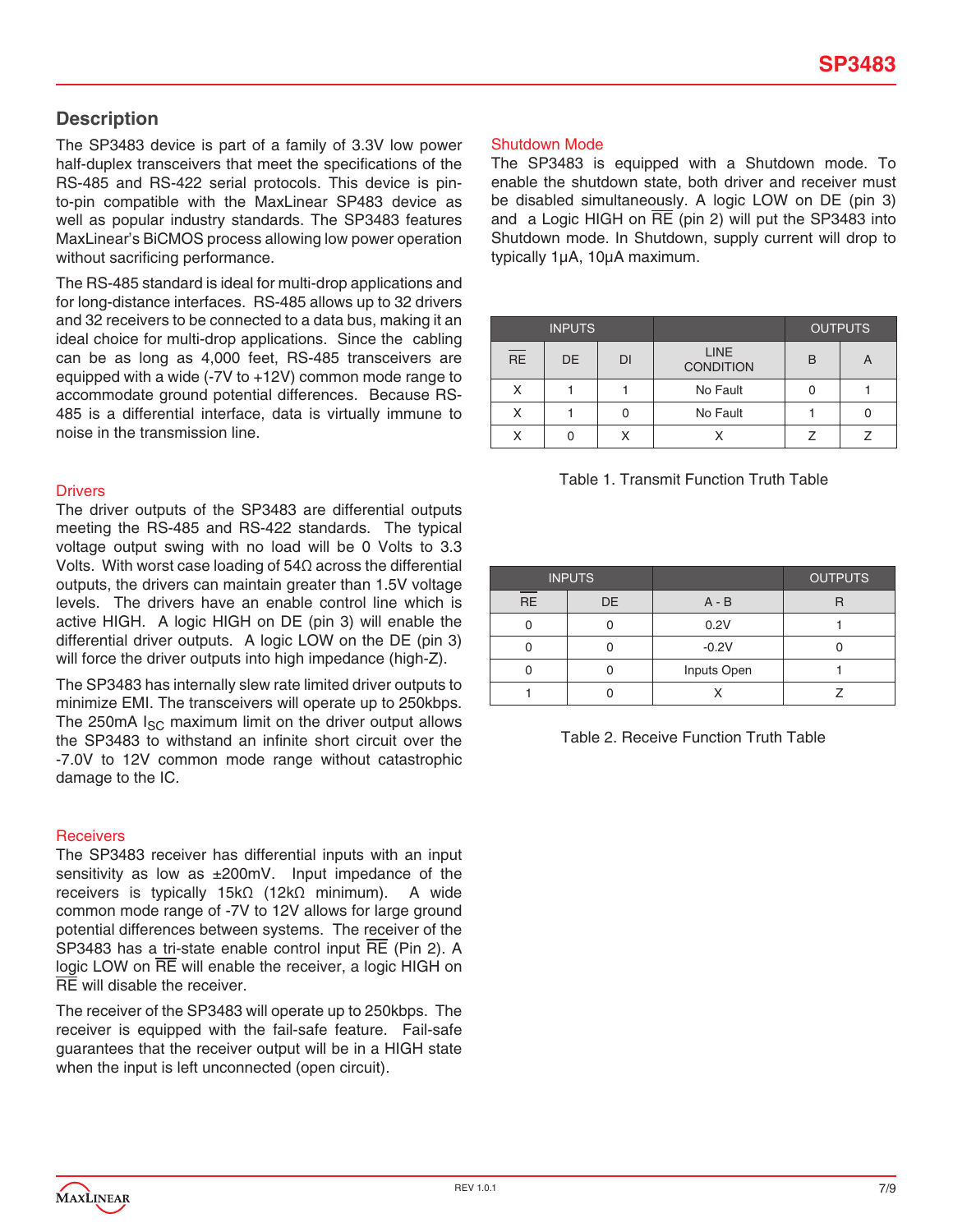## **Mechanical Dimensions**

NSOIC8

Top View







| PACKAGE OUTLINE NSOIC .150" BODY<br>JEDEC MS-012 VARIATION AA |                                           |                                           |                          |            |                                               |            |
|---------------------------------------------------------------|-------------------------------------------|-------------------------------------------|--------------------------|------------|-----------------------------------------------|------------|
| <b>SYMBOLS</b>                                                |                                           | COMMON DIMENSIONS IN MM<br>(Control Unit) |                          |            | COMMON DIMENSIONS IN INCH<br>(Reference Unit) |            |
|                                                               | MIN                                       | <b>NOM</b>                                | <b>MAX</b>               | <b>MIN</b> | <b>NOM</b>                                    | <b>MAX</b> |
| A                                                             | 1.35                                      |                                           | 1.75                     | 0.053      |                                               | 0.069      |
| A1                                                            | 0.10                                      | $\overline{\phantom{0}}$                  | 0.25                     | 0.004      |                                               | 0.010      |
| A2                                                            | 1.25                                      | $\equiv$                                  | 1.65                     | 0.049      | $\overline{\phantom{0}}$                      | 0.065      |
| b                                                             | 0.31                                      | $\overline{\phantom{0}}$                  | 0.51                     | 0.012      | $\overline{\phantom{0}}$                      | 0.020      |
| Ċ                                                             | 0.17                                      |                                           | 0.25                     | 0.007      |                                               | 0.010      |
| E                                                             |                                           | 6.00 BSC                                  |                          | 0.236 BSC  |                                               |            |
| E1                                                            |                                           | 3.90<br><b>BSC</b>                        |                          | 0.154 BSC  |                                               |            |
| $\mathbf{e}$                                                  |                                           | 1.27 BSC                                  |                          | 0.050 BSC  |                                               |            |
| h                                                             | 0.25                                      |                                           | 0.50                     | 0.010      | $\overline{\phantom{0}}$                      | 0.020      |
| L                                                             | 0.40                                      |                                           | 1.27                     | 0.016      |                                               | 0.050      |
| L1                                                            |                                           | 1.04 REF                                  |                          |            | 0.041 REF                                     |            |
| L <sub>2</sub>                                                |                                           | 0.25 BSC                                  |                          |            | 0.010 BSC                                     |            |
| R                                                             | 0.07                                      |                                           | $\overline{\phantom{0}}$ | 0.003      |                                               |            |
| R1                                                            | 0.07                                      |                                           | -                        | 0.003      |                                               |            |
| q                                                             | 0.                                        | $\overline{\phantom{0}}$                  | 8.                       | 0.         |                                               | 8.         |
| ₫                                                             | 5.                                        |                                           | 15"                      | 5.         |                                               | 15"        |
| ڇو                                                            | 0.                                        |                                           | $\overline{\phantom{0}}$ | 0.         |                                               |            |
| D                                                             | 0.193<br><b>BSC</b><br>4.90<br><b>BSC</b> |                                           |                          |            |                                               |            |
| N                                                             | 8                                         |                                           |                          |            |                                               |            |

Drawing No: POD-00000108 Revision: A